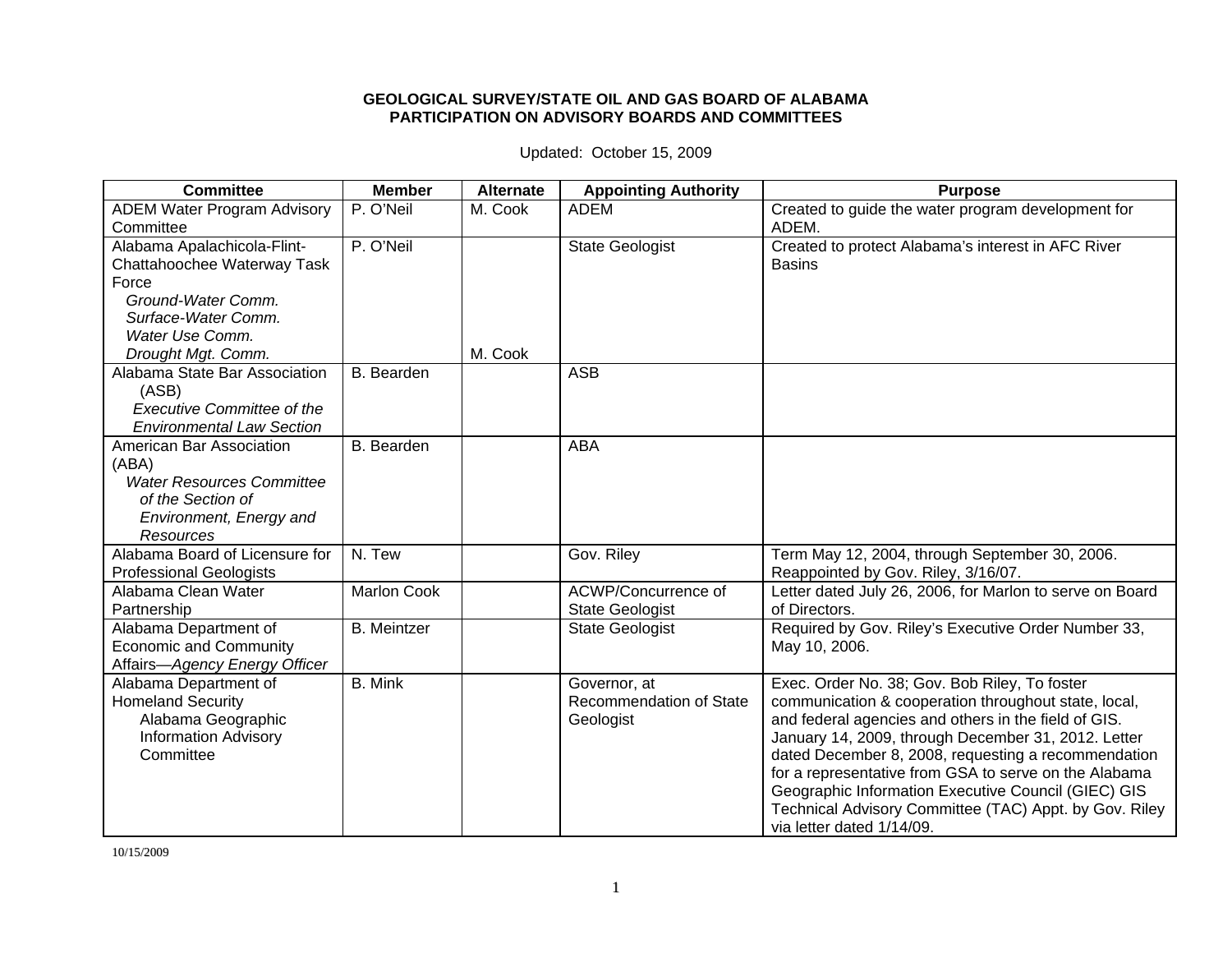| <b>Committee</b>                                                                                           | <b>Member</b>               | <b>Alternate</b> | <b>Appointing Authority</b>                   | <b>Purpose</b>                                                                                                                                                                                                                                                                                                                                                                                                                    |
|------------------------------------------------------------------------------------------------------------|-----------------------------|------------------|-----------------------------------------------|-----------------------------------------------------------------------------------------------------------------------------------------------------------------------------------------------------------------------------------------------------------------------------------------------------------------------------------------------------------------------------------------------------------------------------------|
| Alabama Department of<br><b>Homeland Security</b><br>Alabama GIS Council<br><b>Technical Subcommittee</b>  | Sandy<br>Ebersole           |                  | Ala. Dept. of Homeland<br>Security            | Committee Member. Working with representatives from<br>other Alabama state agencies to make formal<br>recommendations of GIS and remote sensing data<br>acquisition, data archiving, and GIS efforts for the state.<br>(6/09)                                                                                                                                                                                                     |
| Alabama Dry Cleaning<br><b>Environmental Response Trust</b><br><b>Fund Board</b>                           | N. Tew (State<br>Geologist) |                  | Alabama Senate                                | 2/01 Act No. 2000-740, State Geologist is an ex officio<br>member of the Board. First meeting called by Director of<br>ADEM, Jim Warr, 2/15/01.                                                                                                                                                                                                                                                                                   |
| Alabama Emergency<br>Management Agency<br>Earthquake Workshop Steering<br>Committee                        | Sandy<br>Ebersole           |                  | Alabama Emergency<br><b>Management Agency</b> | Committee Member. Cooperating with AEMA and<br>representatives from Alabama state agencies to develop<br>plans pertaining to a damaging earthquake. (2009)                                                                                                                                                                                                                                                                        |
| Alabama Emergency<br>Management Agency State<br><b>Exercise Planning Committee</b>                         | Sandy<br>Ebersole           |                  | Alabama Emergency<br><b>Management Agency</b> | Committee Member. Cooperating with AEMA and<br>representatives from Alabama state agencies to design<br>state exercises pertaining to natural disasters. (2009)                                                                                                                                                                                                                                                                   |
| Alabama Emergency Response<br><b>Commission and Hazardous</b><br><b>Materials Advisory Group</b>           | L. Blake                    |                  | <b>State Geologist</b>                        | Required by Title III of the Superfund Amendments and<br>Reauthorization Act of 1986 and the Hazardous Materials<br>Advisory Group described in Gov. Hunt's Executive<br>Order No. 4.                                                                                                                                                                                                                                             |
| Alabama Hazard Mitigation<br>Council                                                                       | N. Tew<br>M. Cook           |                  | Governor                                      | 1/04 Develop a state hazard mitigation plan that meets<br>the requirements of the Disaster Mitigation Act of 2000,<br>signed by the President as Public Law 106-390. (letter<br>dated 1/12/04)                                                                                                                                                                                                                                    |
| Alabama League of<br>Municipalities Energy<br><b>Environment and Natural</b><br><b>Resources Committee</b> | N. Tew                      | D. Bolin         |                                               | memo dated 7/26/04 from Greg Cochran, Ala League of<br>Municipalities Director of State and Federal Relations.<br>Serving as resource advisor                                                                                                                                                                                                                                                                                     |
| Alabama Minerals Resources<br><b>Management Committee</b>                                                  | N. Tew (State<br>Geologist) |                  |                                               | 1973, Act No. 1291; §9-5-1, Ala. Code. (Unknown<br>committee until 3/01; notified by Dept. of Examiners of<br>Public Accts.)                                                                                                                                                                                                                                                                                                      |
| Alabama Natural Resources<br><b>Trustee</b>                                                                | N. Tew (State<br>Geologist) |                  | Virtue of position as SG                      | (1988, Hunt) Designated as trustee for those natural<br>resources under the State Geologist's jurisdiction for the<br>purpose of complying with section 107 (f) (1) of CERCLA<br>(EPA). 5/17/02 Gov. Siegelman designated ADCNR as<br>lead trustee and ADEM and GSA designated for natural<br>resources under their respective jurisdiction. 6/21/04<br>Gov. Riley revised designations to remove Director of<br>ADEM as trustee. |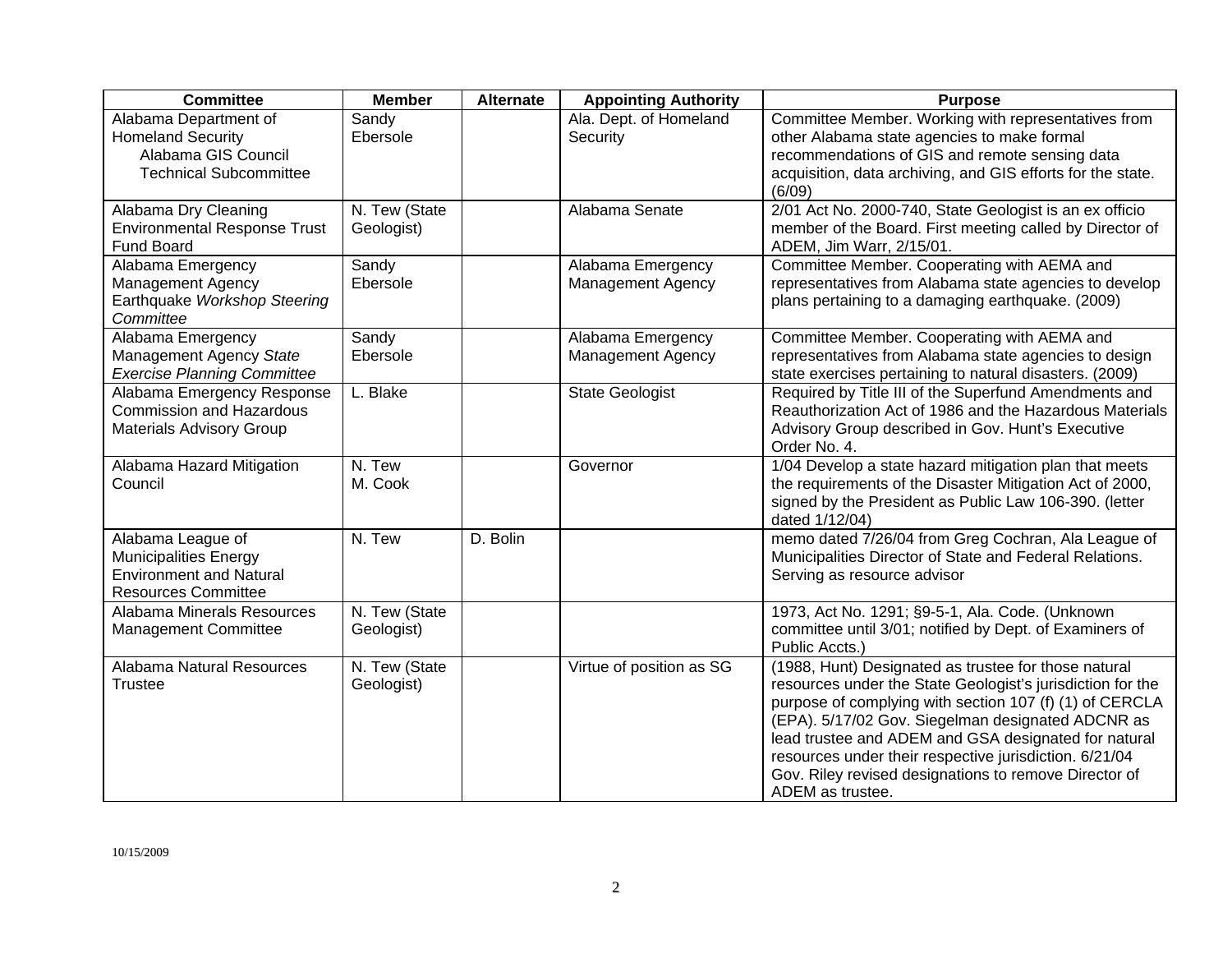| <b>Committee</b>                                                                                                                                           | <b>Member</b>                       | <b>Alternate</b> | <b>Appointing Authority</b>             | <b>Purpose</b>                                                                                                                                                                                                                                                                                                     |
|------------------------------------------------------------------------------------------------------------------------------------------------------------|-------------------------------------|------------------|-----------------------------------------|--------------------------------------------------------------------------------------------------------------------------------------------------------------------------------------------------------------------------------------------------------------------------------------------------------------------|
| Alabama Permanent Joint<br>Legislative Committee on Water<br>Policy and Management<br>Water Management,                                                    | N. Tew (State<br>Geologist          |                  | Virtue of position as SG                | Created by Senate Joint resolution 28 (2008). The SG is<br>a member of any "advisory subcommittee" created by the<br>Committee.                                                                                                                                                                                    |
| <b>Strategies and Policies</b><br>Subcommittee                                                                                                             | B. Bearden                          |                  |                                         |                                                                                                                                                                                                                                                                                                                    |
| Alabama Permanent Joint<br>Legislative Energy Task Force                                                                                                   | N. Tew (State<br>Geologist          |                  |                                         | [2008]                                                                                                                                                                                                                                                                                                             |
| Alabama Permanent Joint<br>Legislative Energy Task Force<br><b>Energy Advisory Committee</b><br>to the Lt. Governor                                        | N. Tew (State<br>Geologist          |                  |                                         | By invitation of Lt. Gov. Jim Folsom, September 2, 2008.                                                                                                                                                                                                                                                           |
| Alabama Permanent Oil and<br><b>Gas Study Committee</b>                                                                                                    | N. Tew (Oil &<br>Gas<br>Supervisor) |                  | Virtue of position as OGB<br>Supervisor | Created by Senate Joint Resolution 256 (1983, effective<br>1/1/84) to study oil and gas industry in Alabama. Serves<br>as ex officio member.                                                                                                                                                                       |
| Alabama Water Resources<br>Council                                                                                                                         | N. Tew (State<br>Geologist)         | <b>Bob Mink</b>  | Virtue of position as SG                | 3/27/02 Alabama Water Resources Act (Code of<br>Alabama § 9-10B) provides for establishment of a<br>Council to advise the Office of Water Resources in<br>developing and coordinating the policies and programs<br>relating to water resources management in Alabama.<br>GSA is a specified member of the Council. |
| Alabama Water Resources<br><b>Study Commission</b><br><b>Study Committees:</b><br>Ground-Water<br>Surface Water<br>Environmental<br><b>Natural Hazards</b> | P. O'Neil                           | M. Cook          | <b>State Geologist</b>                  | Created by Executive Order No. 27, Feb. 1989, by Gov.<br>Hunt, to evaluate the need for water resources protection<br>efforts.                                                                                                                                                                                     |
| American Society for<br>Photogrammetry and Remote<br>Sensing (ASPRS), Alabama                                                                              | Sandy<br>Ebersole                   |                  |                                         | Alabama Councilperson, by Recommendation of<br>Regional Chair. Writing reports of GIS and remote<br>sensing activities and policies in Alabama. Answering<br>inquiries into remote sensing and GIS activity and<br>research in Alabama. (1/05-present)                                                             |
| Apalachicola-Chattahoochee-<br><b>Flint Creeks Water</b><br>Management Study Technical<br><b>Coordinating Group</b>                                        | P. O'Neil                           | M. Cook          | <b>State Geologist</b>                  | Created to evaluate the water resources needs and<br>problems in the A-C-F Creeks watershed.                                                                                                                                                                                                                       |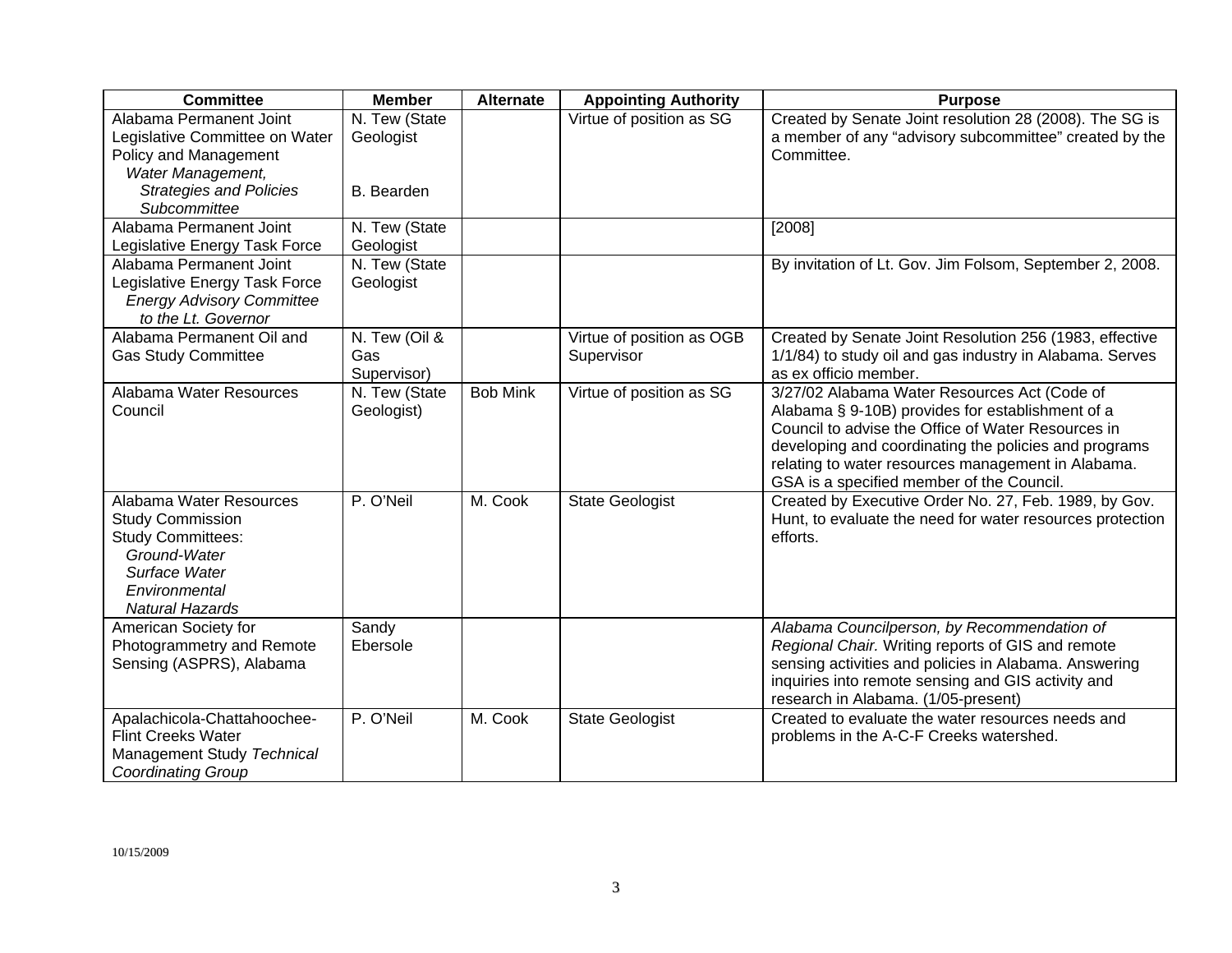| <b>Committee</b>                                                                     | <b>Member</b>                          | <b>Alternate</b>  | <b>Appointing Authority</b>                 | <b>Purpose</b>                                                                                                                                                                                                                                                                                                                                                                                                                                  |
|--------------------------------------------------------------------------------------|----------------------------------------|-------------------|---------------------------------------------|-------------------------------------------------------------------------------------------------------------------------------------------------------------------------------------------------------------------------------------------------------------------------------------------------------------------------------------------------------------------------------------------------------------------------------------------------|
| Association of American State<br>Geologists (AASG)<br>Liaison Committee (appt. 2003) | N. Tew (State<br>Geologist)            |                   | Virtue of position as SG                    | Established in 1908. Annual meetings are held for the<br>purpose of exchanging information, developing new<br>initiatives, and considering other topics related to state<br>survey operations and budgets; discuss issues of<br>common interest and initiate united actions when<br>warranted. (Served as Treasurer 2004-2006; served as<br>President Elect 2006-2008; served as President 2008-<br>2009; serving on Executive Board 2009-2010) |
| Cahaba Clean Water<br><b>Partnership Steering Committee</b>                          | P. O'Neil                              | <b>B.</b> Gillett | <b>ADEM</b>                                 | Established in 1997 to manage water-quality and<br>biological resources of the Cahaba Watershed.<br>(Renewed 6/05)                                                                                                                                                                                                                                                                                                                              |
| Catoma Creek Watershed<br><b>Management Study Steering</b><br>Committee              | M. Cook                                |                   |                                             | Established in 1995 by City of Montgomery (?) and<br>CH2M Hill (?).                                                                                                                                                                                                                                                                                                                                                                             |
| <b>Central US Earthquake</b><br>Consortium (CUSEC)                                   | Nick Tew,<br><b>State</b><br>Geologist |                   | Consortium, Member State                    | The Central United States Earthquake Consortium<br>(CUSEC) was formed to determine ways to help reduce<br>injuries, deaths, damage to property, and economic<br>losses resulting from earthquakes occurring in the<br>Central United States. Alabama is a participating state in<br>the consortium.                                                                                                                                             |
| Central US Earthquake<br>Consortium (CUSEC)<br>Data Archival Subcommittee<br>chair   | Sandy<br>Ebersole                      |                   |                                             | Voluntary. Collaborate with state and federal hazards<br>specialists to investigate logistical data, software, and<br>hardware needs for earthquake response at the state<br>and regional level. Provide suggestions to CUSEC<br>regarding the committee's investigations. (2008-present)                                                                                                                                                       |
| Central US Earthquake<br>Consortium (CUSEC)<br><b>GIS Working Group</b>              | Sandy<br>Ebersole                      |                   |                                             | Member of and acting liaison to the state. Helped start<br>the newly founded GIS working group of CUSEC.<br>Represent Alabama at meetings to share GIS and<br>remote sensing activity in the state. Represent Alabama<br>at meetings to share GIS and remote sensing activity in<br>the state. (2008-present)                                                                                                                                   |
| Choctawhatchee Basin Clean<br><b>Water Partnership</b>                               | M. Cook                                |                   | <b>Troy State University</b><br><b>CERS</b> | 4/19/01 (Center for Environmental Research & Service,<br>Mike Mullen)                                                                                                                                                                                                                                                                                                                                                                           |
| <b>Clean Streams Initiative</b><br><b>Advisory Council</b>                           | <b>B.</b> Meintzer                     |                   | <b>DIR</b>                                  | Created to develop plans to reduce pollution in<br>abandoned mines. (?1998)                                                                                                                                                                                                                                                                                                                                                                     |
| Clean Water Action Plan<br><b>Steering Committee</b>                                 | P. O'Neil                              | M. Cook           | <b>ADEM</b>                                 | Created to oversee the State's clean water action plan<br>programs, particularly those administered by ADEM.<br>(2000)                                                                                                                                                                                                                                                                                                                          |
| Coalbed Methane Symposium<br><b>Organizing Committee</b>                             | J. Pashin<br>N. Tew                    |                   | UA College of Continuing<br><b>Studies</b>  | To convene the annual Coalbed Methane Symposium.                                                                                                                                                                                                                                                                                                                                                                                                |

10/15/2009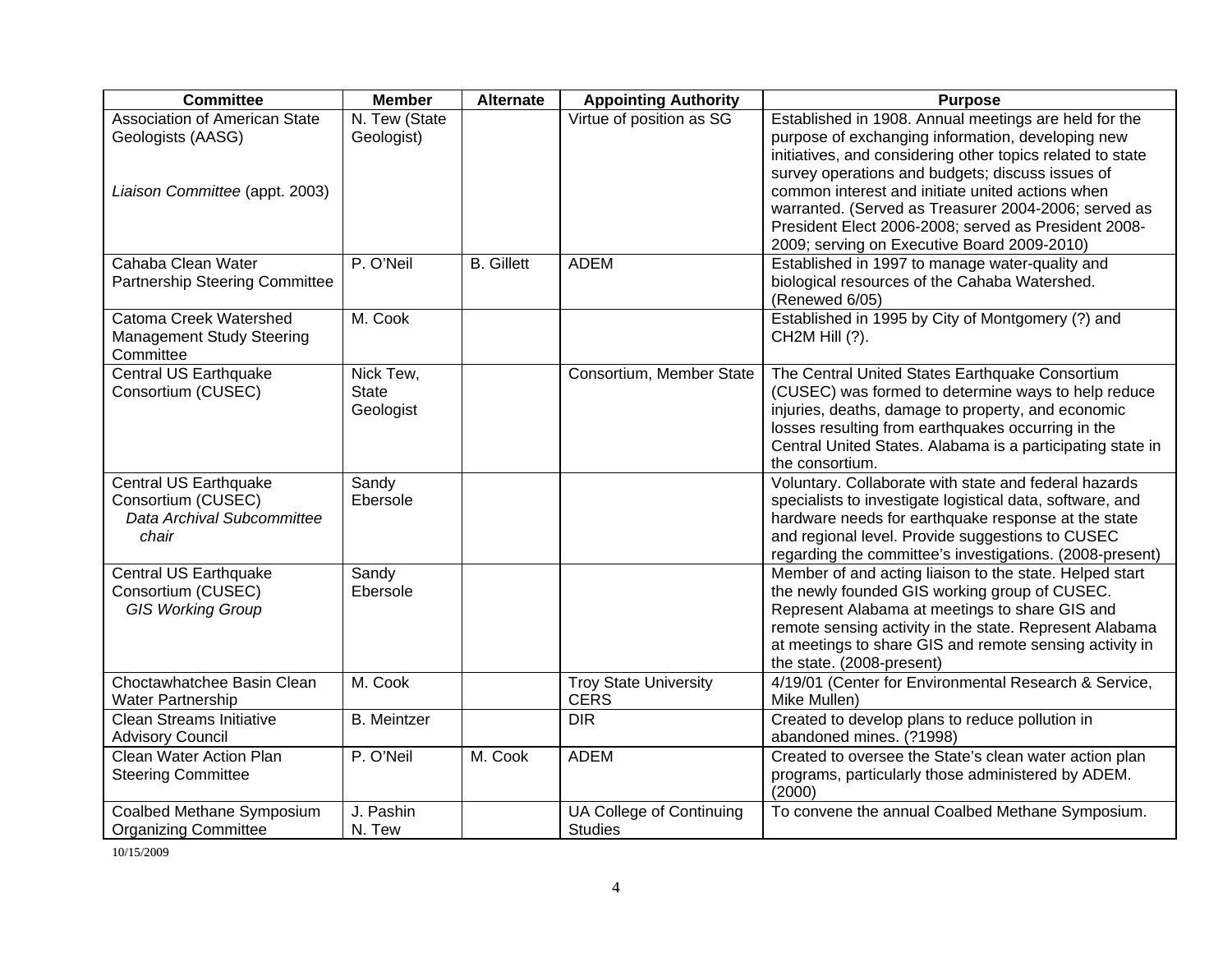| <b>Committee</b>                                                                                | <b>Member</b>               | <b>Alternate</b>           | <b>Appointing Authority</b>                         | <b>Purpose</b>                                                                                                                                                                                                                                                                                                               |
|-------------------------------------------------------------------------------------------------|-----------------------------|----------------------------|-----------------------------------------------------|------------------------------------------------------------------------------------------------------------------------------------------------------------------------------------------------------------------------------------------------------------------------------------------------------------------------------|
| <b>Coastal Area Erosion Task</b><br>Force<br><b>Shoreline Erosion</b><br>Committee              | N. Tew (State<br>Geologist) |                            | Virtue of position as SG                            | Created by House/Senate Joint Resolution 324 (6/28/95)<br>to deal with shoreline management issues in coastal<br>Alabama.                                                                                                                                                                                                    |
| <b>Coastal Resources Advisory</b><br>Committee (CRAC)                                           | N. Tew (State<br>Geologist) | <b>B.</b> Mink<br>S. Jones | Virtue of position as SG                            | Created by statutory act (82-612) of Ala Legislature,<br>1982, to advise ADECA & ADEM on matters concerning<br>the coastal area and the Coastal Zone Management<br>Program. 5/01 Revived & revised Bylaws to advise<br>ADCNR & ADEM.                                                                                         |
| Conecuh-Sepulga Rivers Clean<br><b>Water Partnership</b>                                        | M. Cook                     |                            |                                                     | 3/5/03 Conecuh-Sepulga Rivers CWP requested Marlon<br>to become a member of the steering committee, as a<br>representative of GSA, to provide technical advice to the<br>committee in devising a watershed management plan.                                                                                                  |
| Drought Planning Workgroup                                                                      | <b>B.</b> Gillett           |                            | Office of Water<br>Resources, ADECA                 | Established in 2001. The workgroup meets periodically to<br>discuss issues relating to droughts such as drought<br>status, drought ordinances, state drought plan<br>development, and water conservation initiatives.                                                                                                        |
| Energy Council (The),<br>University Advisory Board,<br><b>CLEER</b>                             | N. Tew                      |                            |                                                     | Invited to serve on University Advisory Board of The<br>Energy Council by Alabama Sen. Wendell Mitchell. 8/03                                                                                                                                                                                                                |
| <b>Environmental Geology Editorial</b><br><b>Board</b>                                          | N. Tew                      |                            | Dr. Philip LaMoreaux & Dr.<br><b>Wolfgang Engel</b> | Serve on editorial board as an expert in GIS,<br>stratigraphy, and oil & gas.                                                                                                                                                                                                                                                |
| Geologic Mapping Advisory<br>Committee                                                          | N. Tew (State<br>Geologist) | E. Osborne                 | <b>State Geologist</b>                              | Established in 1992 by State Geologist E. A. Mancini. An<br>established advisory committee for defining geologic<br>mapping priorities in the state is a requirement for<br>participating in the STATEMAP component of the<br>National Geologic Mapping Program. (Includes 8 other<br>members appointed by State Geologist.) |
| <b>Ground Water Program</b><br><b>Advisory Committee</b>                                        | M. Cook<br>(GSA)            |                            | <b>ADEM</b>                                         | Created to assist ADEM in implementing the state's<br>regulatory water program.                                                                                                                                                                                                                                              |
| Ground Water Program<br><b>Advisory Committee</b><br><b>Groundwater Quality</b><br>Subcommittee | <b>B.</b> Gillett           | M. Cook                    | <b>ADEM</b>                                         | Created to coordinate water quality monitoring programs<br>in Alabama. (2000)                                                                                                                                                                                                                                                |
| Gulf of Mexico Alliance (GOMA)                                                                  | Stephen<br>Jones            |                            | <b>ADCNR</b>                                        | Core member of the Resiliency Priority Issue Team (PIT)<br>to identify and address resiliency of natural and cultural<br>communities in coastal areas; work in coordination with<br>the GOMA Habitat Restoration PIT.                                                                                                        |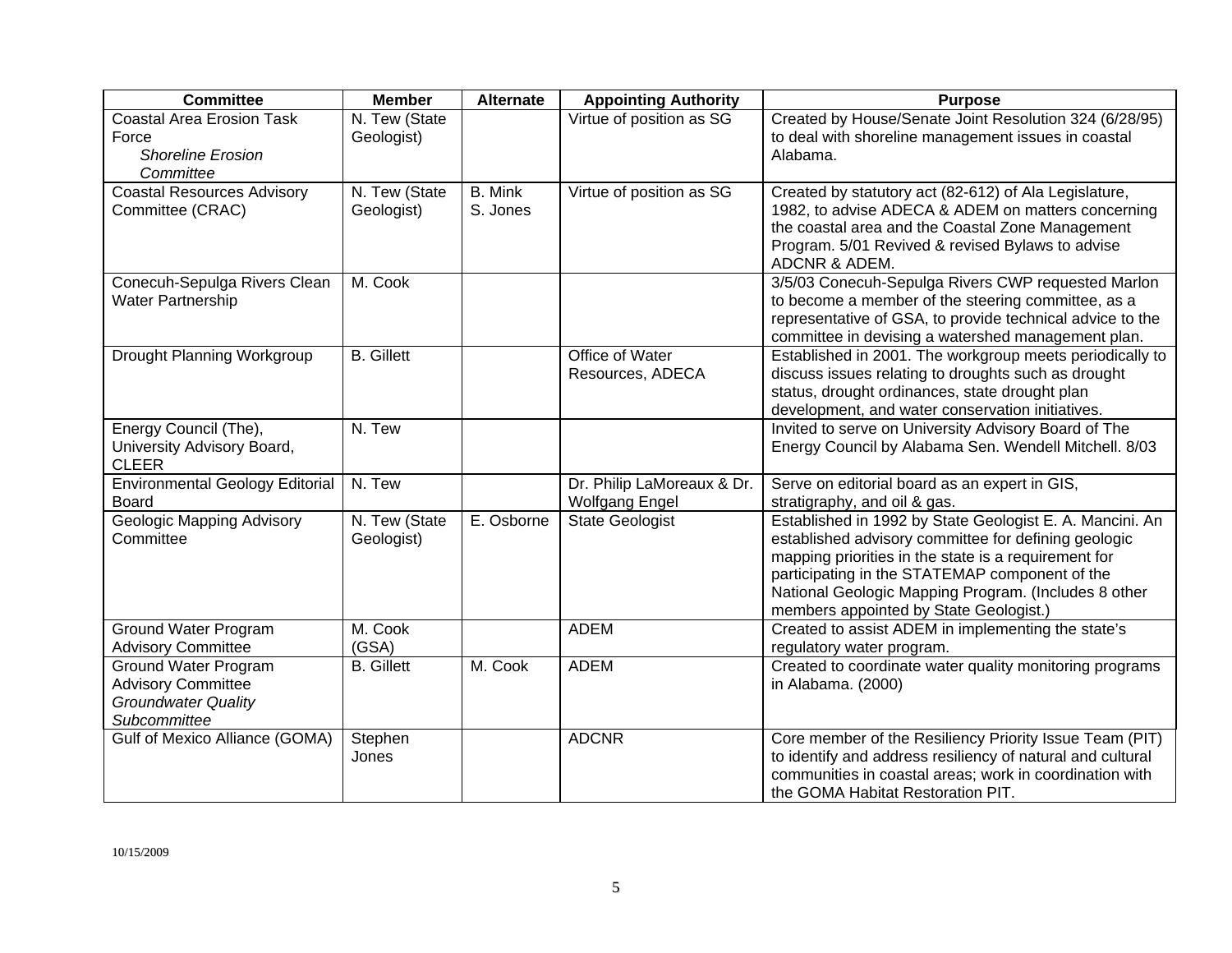| <b>Committee</b>                                                                      | <b>Member</b>                                             | <b>Alternate</b>        | <b>Appointing Authority</b>                      | <b>Purpose</b>                                                                                                                                                                                                                                                                                                                                                                                              |
|---------------------------------------------------------------------------------------|-----------------------------------------------------------|-------------------------|--------------------------------------------------|-------------------------------------------------------------------------------------------------------------------------------------------------------------------------------------------------------------------------------------------------------------------------------------------------------------------------------------------------------------------------------------------------------------|
| Gulf of Mexico Program-Data<br>and Information Transfer<br>Committee                  | N. Tew                                                    |                         | <b>Gulf of Mexico Program</b><br><b>Director</b> | Management and coordination of data and information,<br>particularly digital geographic information, related to the<br>Gulf of Mexico and the coastal zones of the gulf states,<br>sponsored by the U.S. EPA Gulf of Mexico Program,<br>established April 1999.                                                                                                                                             |
| <b>GWPC (Ground Water</b><br>Protection Council) and its<br><b>Board of Directors</b> | D. Bolin                                                  | <b>B.</b> Gregory       | <b>State Geologist</b>                           | Created in 1983 as the Underground Injection Practices<br>Council and later changed to Ground Water Protection<br>Council. Established by state regulators to provide a<br>forum for state regulators who implement federally<br>mandated programs. relating to UIC and ground water<br>issues.                                                                                                             |
| <b>GWPC Editorial Board</b>                                                           | D. Bolin                                                  |                         | <b>GWPC</b>                                      | To develop, organize, and edit the Ground Water Report<br>to the Nation.                                                                                                                                                                                                                                                                                                                                    |
| <b>GWPC Ground Water</b><br><b>Research and Education</b><br>Foundation               | $\overline{D}$ . Bolin                                    |                         | <b>GWPC</b>                                      | To advise and assist the GWPC Board of Directors in<br>matters related to ground water research and education.                                                                                                                                                                                                                                                                                              |
| Homeland Security, State of<br>Alabama, Governor's Office                             |                                                           |                         |                                                  | Governor's office: Rapid Response List 12/2001-Irene,<br>Emergency Contact Names: GSA-Mink, Massey;<br>OGB-(I believe this list has been updated via telephone<br>since 2001.)                                                                                                                                                                                                                              |
| IOGCC (Interstate Oil & Gas<br><b>Compact Commission)</b>                             | N. Tew<br>(Official Rep<br>for Governor)                  | Oil & Gas<br>Supervisor | Governor                                         | An association of 29 member states and 6 associate<br>states. Created in 1935 by U.S. Congress to conserve<br>the country's oil and gas resources and enable the oil<br>and gas producing states to effectively regulate<br>petroleum exploration and development activities. Tew<br>Appt'd by Riley 2003(?). Other staff members serve on<br>various IOGCC committees. A complete listing is<br>available. |
| <b>IOGCC Council of State</b><br>and Provincial Attorneys                             | M. Rogers                                                 |                         |                                                  | Vice Chairman. An international group of attorneys who<br>represent the states and provinces that are members of<br>the IOGCC.                                                                                                                                                                                                                                                                              |
| <b>IOGCC Energy Resources,</b><br>Research & Technology                               | D. Bolin<br>R. Hellmich<br>K. McQuillan<br><b>B.</b> Mink |                         |                                                  |                                                                                                                                                                                                                                                                                                                                                                                                             |
| <b>IOGCC Environmental &amp;</b><br>Safety                                            | D. Hall<br>S. Mettee<br>R. Raymond<br>P. O'Neil           |                         |                                                  |                                                                                                                                                                                                                                                                                                                                                                                                             |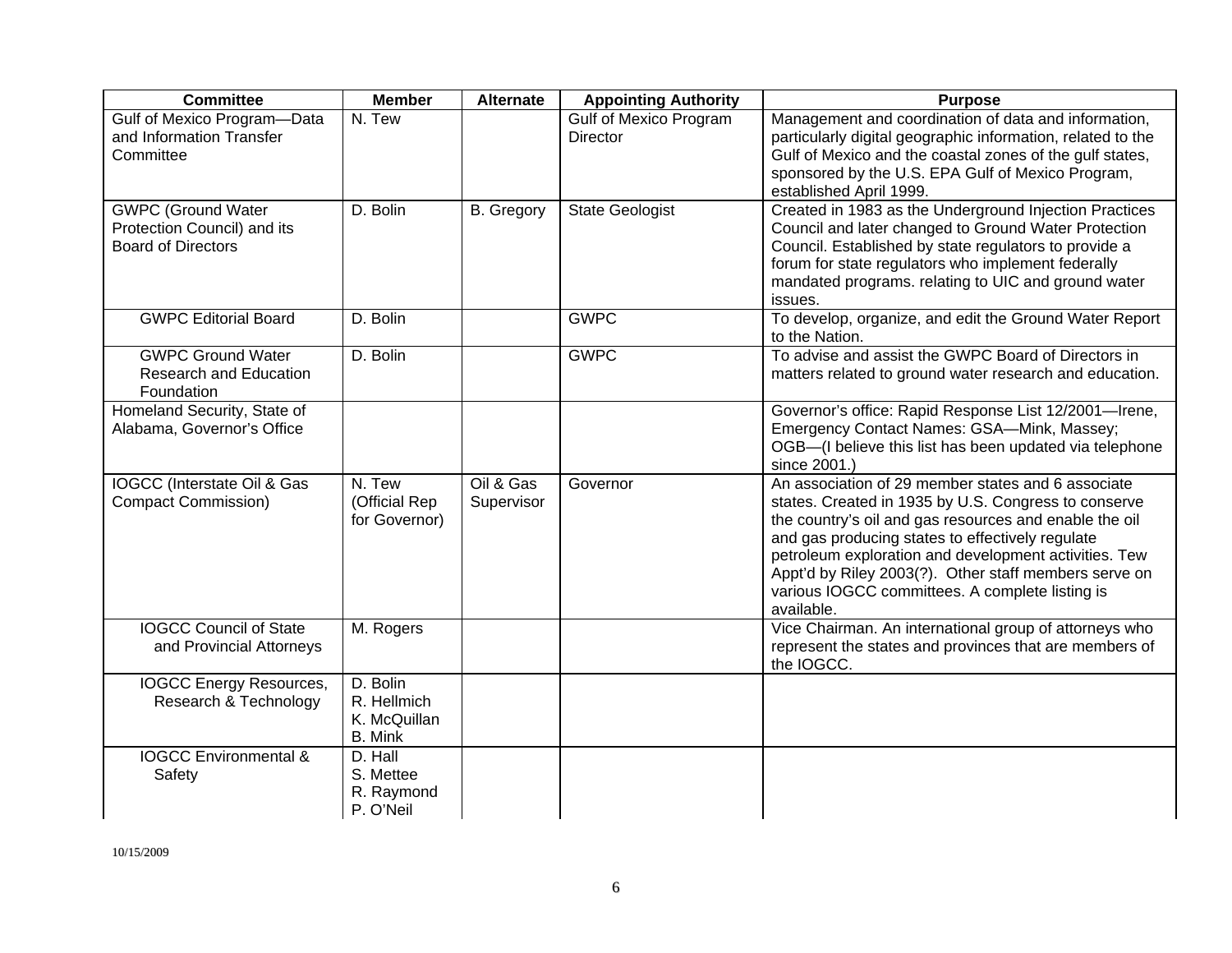| <b>Committee</b>                                                                            | <b>Member</b>                       | <b>Alternate</b> | <b>Appointing Authority</b>           | <b>Purpose</b>                                                                                                                                                                                                                               |
|---------------------------------------------------------------------------------------------|-------------------------------------|------------------|---------------------------------------|----------------------------------------------------------------------------------------------------------------------------------------------------------------------------------------------------------------------------------------------|
| <b>IOGCC Geological CO2</b><br><b>Sequestration Task Force</b>                              | N. Tew                              |                  |                                       | 2/04                                                                                                                                                                                                                                         |
| <b>IOGCC Legal &amp; Regulatory</b><br><b>Affairs Committee</b>                             | M. Rogers,<br>Chair<br>J. Masingill |                  |                                       | Purpose of the committee is to review and study national<br>legal issues related to the regulation of oil and gas.                                                                                                                           |
| <b>IOGCC Resolutions</b><br>Committee                                                       | N. Tew                              |                  |                                       | Appt'd chairman of this Committee by Gov. Frank<br>Murkowski, Alaska, Chairman, IOGCC, 2/23/05-3-yr<br>term (2/08). 11/07 Appt to 3-year term on committee<br>(2/2008-2/2011).                                                               |
| <b>IOGCC Steering Committee</b>                                                             | N. Tew                              |                  |                                       | Appt'd to this Committee 10/23/06-3-yr term (2/09).                                                                                                                                                                                          |
| <b>IOGCC Unitization</b><br>Subcommittee                                                    | M. Rogers,<br>Chair                 |                  |                                       | To study states' unitization statutes                                                                                                                                                                                                        |
| Legacy, Partners in<br>Environmental Education, Inc.<br><b>Board of Directors</b>           | <b>B.</b> Meintzer                  |                  | <b>Legacy Board of Directors</b>      | To facilitate and promote environmental education<br>throughout the state. A permanent seat for the GSA/OGB<br>was established on the Legacy Board in April 1998. Bob<br>Meintzer is the designated representative by yearly<br>appointment. |
| Legacy, Partners in<br>Environmental Education, Inc.<br><b>Education Committee</b>          | <b>B.</b> Meintzer                  |                  | <b>State Geologist</b>                | To coordinate and develop environmental education<br>plans for citizens of Alabama. (1997)                                                                                                                                                   |
| Mobile Bay National Estuary<br>Program                                                      |                                     |                  | <b>State Geologist</b>                | Created for cooperative issues, policies and programs by<br>all agencies having coastal jurisdiction, and research in<br>Mobile Bay. (7/97)                                                                                                  |
| National Geological and<br>Geophysical Data Preservation<br>Program Review Panel            | N. Tew                              |                  |                                       | < 2008                                                                                                                                                                                                                                       |
| <b>National Water Quality</b><br>Assessment Program Liaison<br>Committee                    | P. O'Neil                           |                  | <b>USGS</b>                           | Created to assist the USGS in designing the National<br>Water Quality Assessment program. (?1998)                                                                                                                                            |
| <b>Natural Resources</b><br><b>Conservation Service State</b><br><b>Technical Committee</b> | <b>B.</b> Mink                      |                  | State Geologist at request<br>of NRCS | Created in January 1995 by the USDA NRCS to address<br>conservation and natural resource issues in Alabama.<br>Committee recommendations will be used to determine<br>future conservation assistance NRCS will provide to the<br>public.     |
| North American Stratigraphic<br>Commission                                                  | N. Tew                              |                  |                                       | Commissioner.                                                                                                                                                                                                                                |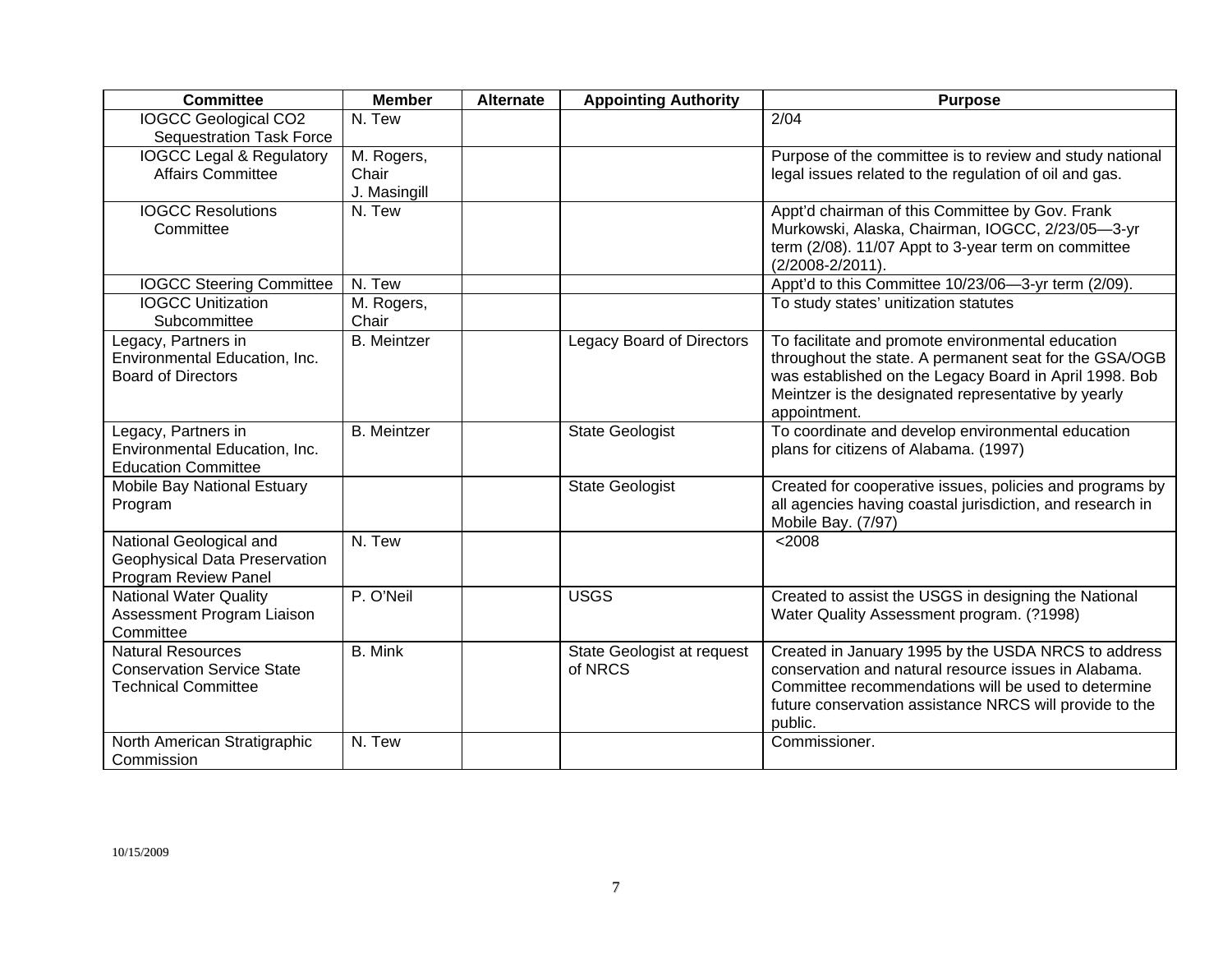| <b>Committee</b>                                                                                         | <b>Member</b>                                  | <b>Alternate</b> | <b>Appointing Authority</b>                                                                                              | <b>Purpose</b>                                                                                                                                                                                                                                                                                                                                                                                                                                                                                            |
|----------------------------------------------------------------------------------------------------------|------------------------------------------------|------------------|--------------------------------------------------------------------------------------------------------------------------|-----------------------------------------------------------------------------------------------------------------------------------------------------------------------------------------------------------------------------------------------------------------------------------------------------------------------------------------------------------------------------------------------------------------------------------------------------------------------------------------------------------|
| Northern Gulf of Mexico<br><b>Regional Sediment</b><br>Management (RSM) Technical<br>Working Group (TWG) | <b>B.</b> Mink                                 |                  | US Army Corps of<br><b>Engineers Planning and</b><br><b>Environmental Division</b><br><b>Coastal Environment</b><br>Team | The USACE initiated the Northern GOM RSM to focus on<br>a regional approach to manage "the sand" rather than<br>projects. Established to assist in development and<br>implementation of the RSM Demonstration Program.<br>(8/24/00)                                                                                                                                                                                                                                                                       |
| <b>OCS Policy Committee</b><br>Advisory Board (U.S. Minerals<br>Management Service)                      | N. Tew<br>(Official Rep<br>for Governor)       | R. Mink          | Secretary of the Interior on<br>recommendation of the<br>Governor                                                        | Created 1982?. The purpose of the committee is to<br>advise the Secretary of the Interior on OCS matters.<br>(Recommended by Siegelman, 5/24/99; Appt'd by Sec.<br>of Interior Babbitt, 11/12/96.) (Oltz-Vice Chairman,<br>1998-2000, Chairman 2000-2002)<br>9/7/04 Revised Committee charter and appointed Nick to<br>2-year term; Bob, alternate.<br>11/04 Nick elected Chairman of OCS PC. (2004-06)<br>7/27/06 Nick & Bob reappointed by Gov. Riley.<br>1/11/07 Nick & Bob reappointed by Gov. Riley. |
| Project Community-Key<br>Partner                                                                         | N. Tew                                         |                  |                                                                                                                          | 5/24/07 Declaration of Understanding-Conservation<br>Education; Ala Association of Conservation Districts,<br>Alabama Museum of Natural History and Discovering<br>Alabama                                                                                                                                                                                                                                                                                                                                |
| Safe Drinking Water Act<br><b>Advisory Committee</b>                                                     | P. O'Neil                                      | M. Cook          | <b>ADEM</b>                                                                                                              | Created in 1997 to provide advice on State programs for<br>water protection.                                                                                                                                                                                                                                                                                                                                                                                                                              |
| Southeastern National<br><b>Association of Geoscience</b><br><b>Teachers</b>                             | D. Kopaska-<br><b>Merkel</b>                   |                  | <b>President of Section</b>                                                                                              | Created to encourage earth-science education in the<br>S.E. U.S. (2000)                                                                                                                                                                                                                                                                                                                                                                                                                                   |
| State Pesticide Management<br>Plan Committee                                                             | M. Cook                                        |                  | Alabama Agriculture and<br>Industries                                                                                    | Created to develop a state-wide pesticide management<br>plan (?1998)                                                                                                                                                                                                                                                                                                                                                                                                                                      |
| <b>Technical Interagency</b><br>Committee                                                                | Stephen<br>Jones (GSA)<br>R. Hellmich<br>(OGB) |                  | <b>State Geologist</b>                                                                                                   | Created for cooperative issues, policies and programs by<br>all agencies having coastal jurisdiction and research.<br>(7/97)                                                                                                                                                                                                                                                                                                                                                                              |
| <b>Tennessee Valley Authority</b><br>(TVA) Pickwick-Wheeler<br>Watershed Team                            | S. McGregor                                    |                  | <b>Nick Tew</b>                                                                                                          | 3/20/07 Appt. Letter. To Damien Simbeck. Developing<br>WQ program in Yellow and Bear Creek watersheds.                                                                                                                                                                                                                                                                                                                                                                                                    |
| U.S. Board on Geographic<br>Names of USGS, Alabama<br><b>Liaison Officer</b>                             | L. Dean                                        |                  | Governor                                                                                                                 | Coordinate state input for the designation of geographic<br>names; circulate decisions to key persons or agencies<br>within the state for comment or recommendations.<br>(Appt'd ~2003)                                                                                                                                                                                                                                                                                                                   |